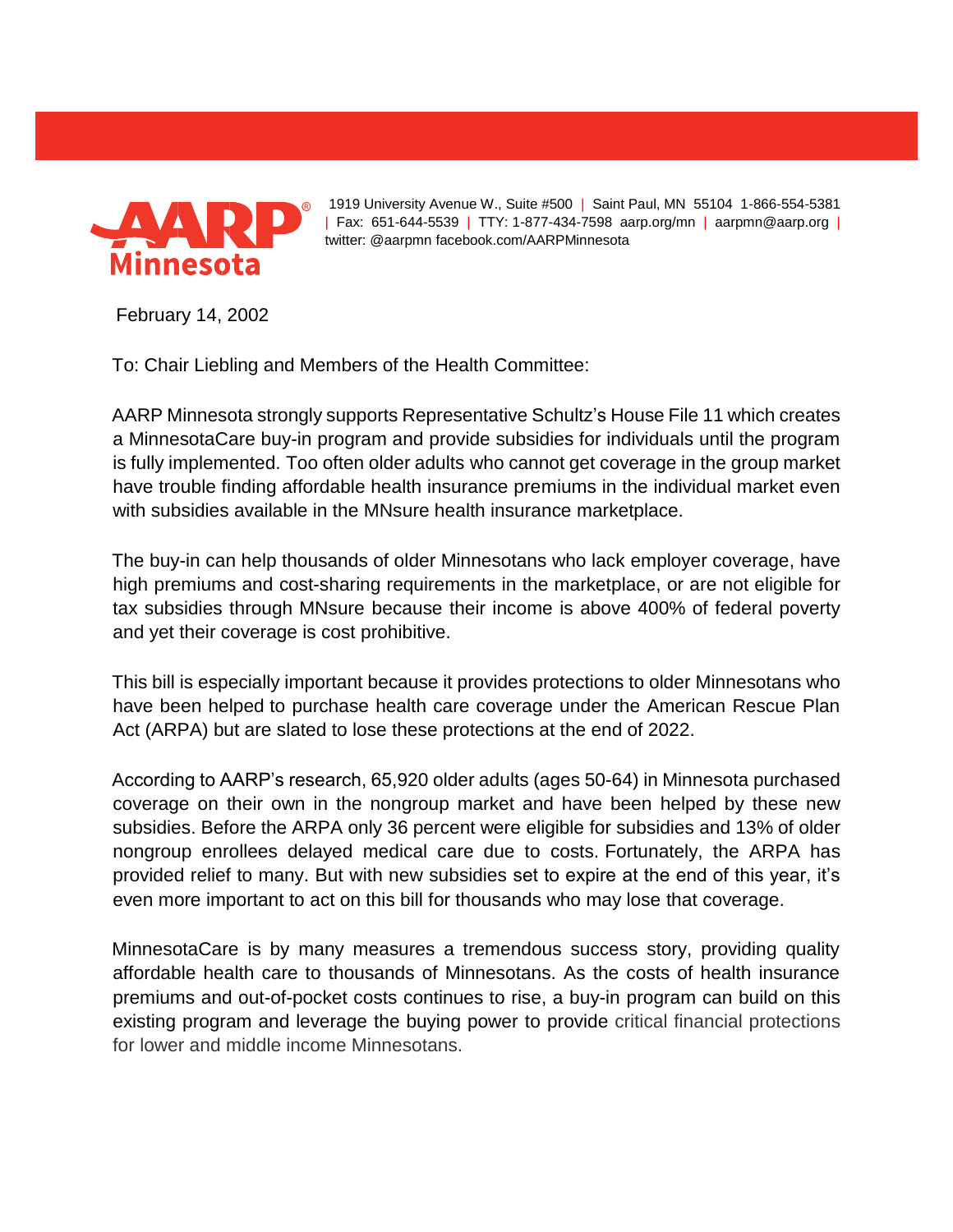Thank you in advance for support of this important legislation that provides access to affordable health coverage. If you have further questions, please contact Mary Jo George at [mgeorge@aarp.org.](mailto:mgeorge@aarp.org)

Sincerely,

Couny MISur

State Director AARP Minnesota